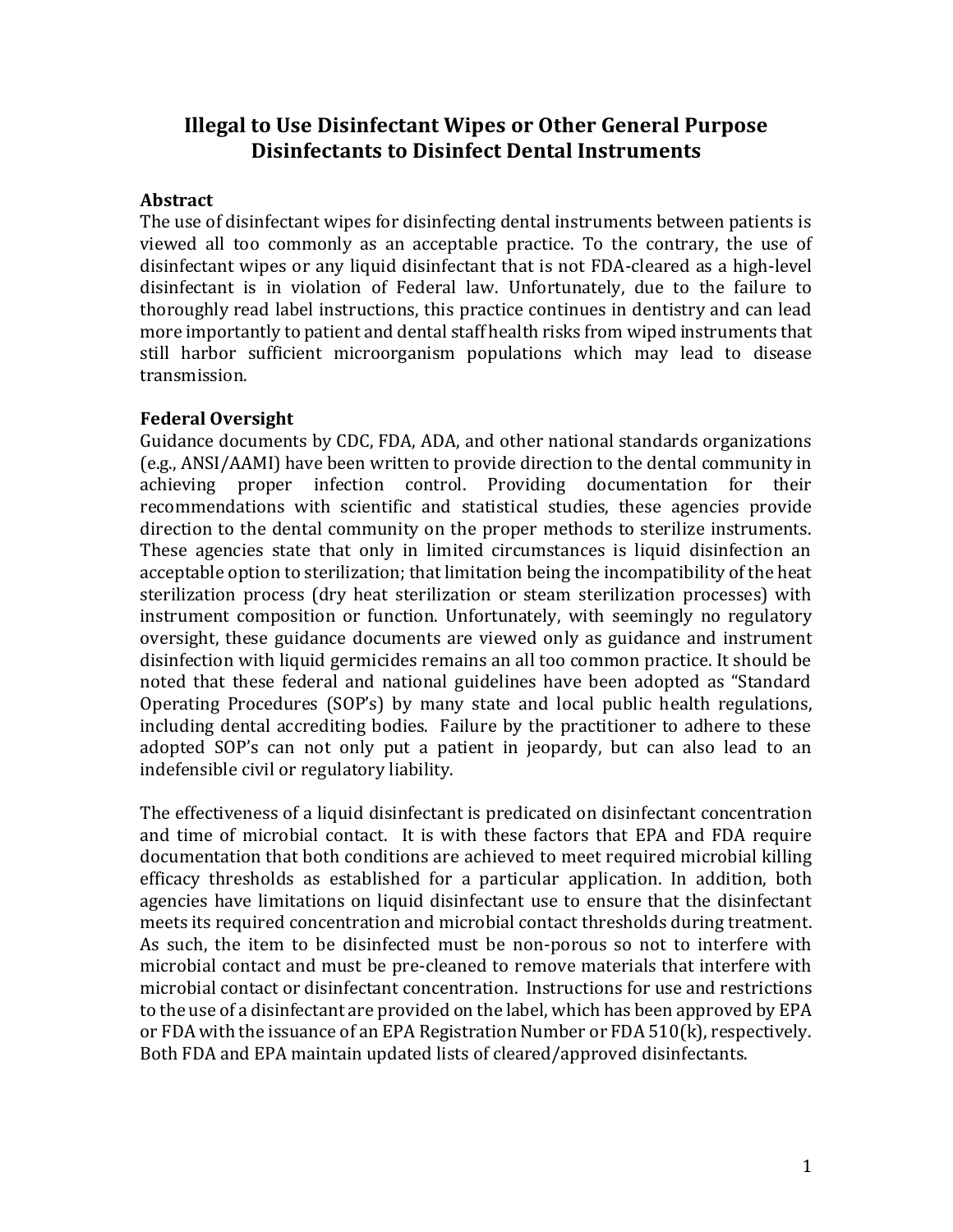In 2000 FDA was granted sole authority and jurisdiction to establish criteria for the regulation of liquid sterilants and high level disinfectants as medical devices for the sterilization/high level disinfection of medical and dental instruments (FR Vol. 65, No. 111, pg. 36324; 21 CFR Part 880.6885 and 880.6890).<sup>1</sup> FDA took the position that liquid sterilants and high level disinfectants were an accessory to reusable medical devices and as such, would be defined as medical devices, requiring a 510(k) to market those germicides under the specific conditions of use for specific purpose(s) as defined in 21 Code of Federal Regulations:

"Sec. 880.6885 Liquid chemical sterilants/high level disinfectants.

(a) Identification. A liquid chemical sterilant/high level disinfectant is a germicide that is intended for use as the terminal step in processing critical and semicritical medical devices prior to patient use. Critical devices make contact with normally sterile tissue or with mucous membranes or body spaces during use. Semicritical devices make contact during use with mucous membranes or nonintact skin."

Also defined were general purpose disinfectants whose jurisdiction would remain under the EPA.

"Sec. 880.6890 General purpose disinfectants.

(a) Identification. A general purpose disinfectant is a germicide intended to process noncritical medical devices and equipment surfaces. Noncritical medical devices make only topical contact with intact skin. A general purpose disinfectant can be used to preclean or decontaminate critical or semicritical medical devices prior to terminal sterilization or high level disinfection."

Three points need to be emphasized:

- (1) Liquid chemical sterilants/high-level disinfectants are regulated solely by FDA if they are to be used in the "terminal step in processing critical and semicritical medical devices prior to patient use." A 510(k) clearance is required. FDA provides a listing of current FDA-cleared sterilants and highlevel disinfectants.<sup>2</sup>
- (2) FDA defines a general purpose disinfectant as a germicide intended to process non-critical medical devices and equipment surfaces. A general purpose disinfectant may be used only to pre-clean or decontaminate a critical or semi-critical instrument, but not used as a final instrument processing step. General purpose disinfectants are regulated by EPA. General purpose disinfectants are not to be used to disinfect medical or dental instruments.
- (3) General purpose disinfectants as regulated by EPA are subject to enforcement action under the Federal Insecticide, Fungicide, and Rodenticide Act (FIFRA) and require all applicable label instructions on EPA-registered products to be followed (e.g., use-dilution). If the user selects exposure conditions (e.g., exposure time, disinfectant concentration) that differ from those on the label,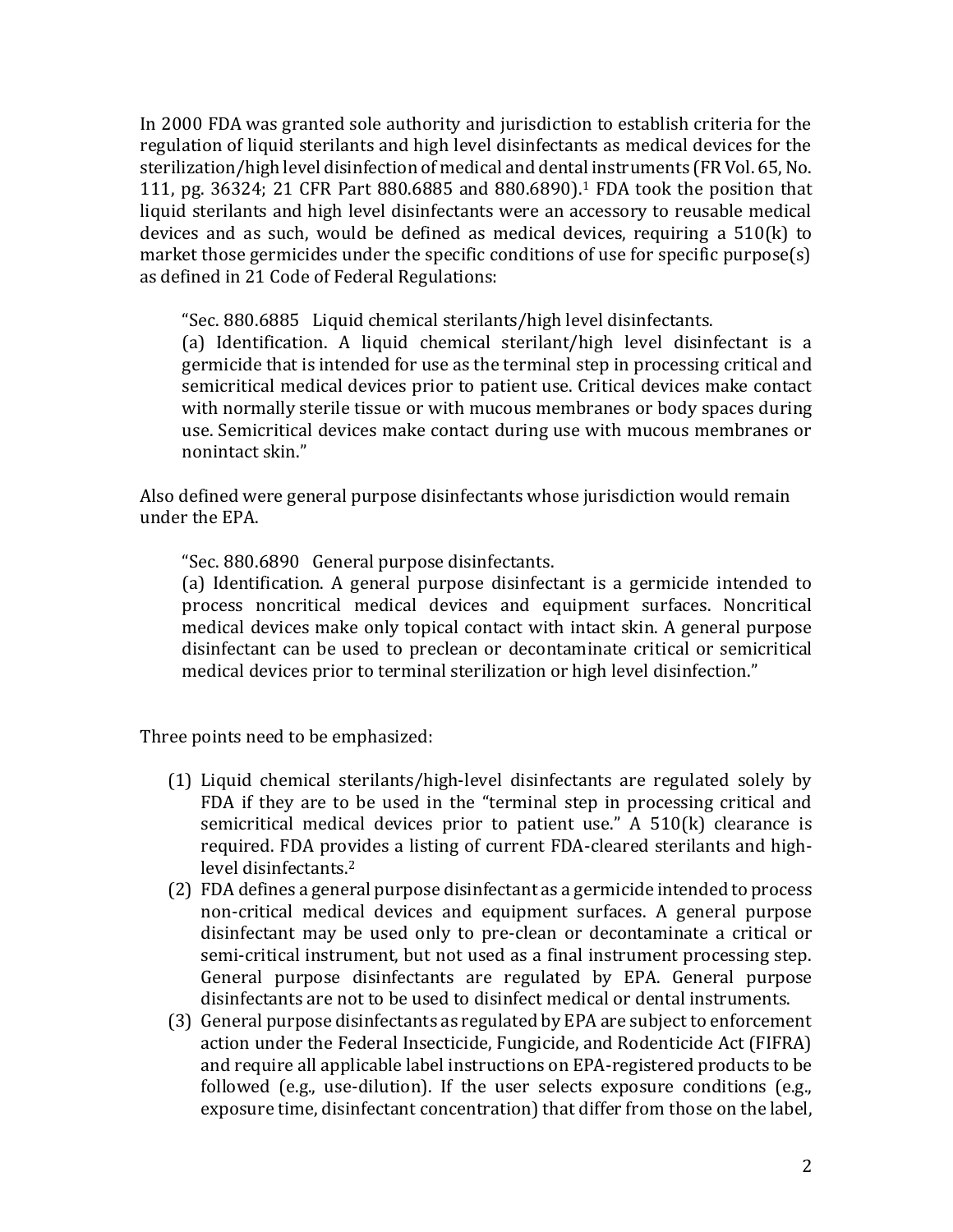the user assumes liability for any injuries resulting from off-label use.<sup>3</sup> EPA maintains a listing of registered (approved) general purpose disinfectants.<sup>4</sup>

### **Importance of Following Disinfectant Label Instructions**

Failure to follow label instructions prescribed by the EPA for general purpose disinfectants can easily lead to disease transmission by not effectively killing pathogenic organisms retained on an instrument from a previous patient or derived environmentally (e.g., C. diff.). In too many instances general disinfectants are misused in the mistaken belief that any disinfectant is good enough under any form of application.

As noted, general purpose disinfectants can be used on medical and dental instruments only to pre-clean or to decontaminate prior to terminal sterilization or high-level disinfection. General purpose disinfectants (e.g., CaviWipes<sup>®</sup>) are regulated by the EPA and as specifically delineated on the CaviWipes® label:

"This product is not to be used as a terminal sterilant/high-level disinfectant on any surface or instrument that (1) is introduced directly into the human body, either into or in contact with the bloodstream or normally sterile areas of the body, or (2) contacts intact mucous membranes but which does not ordinarily penetrate the blood barrier or otherwise enter normally sterile areas of the body. This product may be used to preclean or decontaminate critical or semicritical medical devices prior to sterilization/high-level disinfection." 5

"It is a violation of Federal law to use this product in a manner inconsistent with its labeling."<sup>5</sup>

#### **Summary**

As specifically prescribed in Federal regulations, general purpose disinfectants such as Cavcide1® and CaviWipes® are not permitted under law to disinfect medical or dental instruments deemed critical or semi-critical in their patient application. These prescriptions are further stated on the label of all EPA-registered liquid disinfectants with the warning that to use the product otherwise violates Federal law enforceable under FIFRA, placing full responsibility on the user for misuse of the product. FDA has sole jurisdiction regarding the sterilization and high-level disinfection of medical and dental instruments and has explicitly stated that high-level disinfection can only be used when medical or dental instruments are heat-sensitive and cannot otherwise be sterilized.<sup>6</sup>

#### **References**